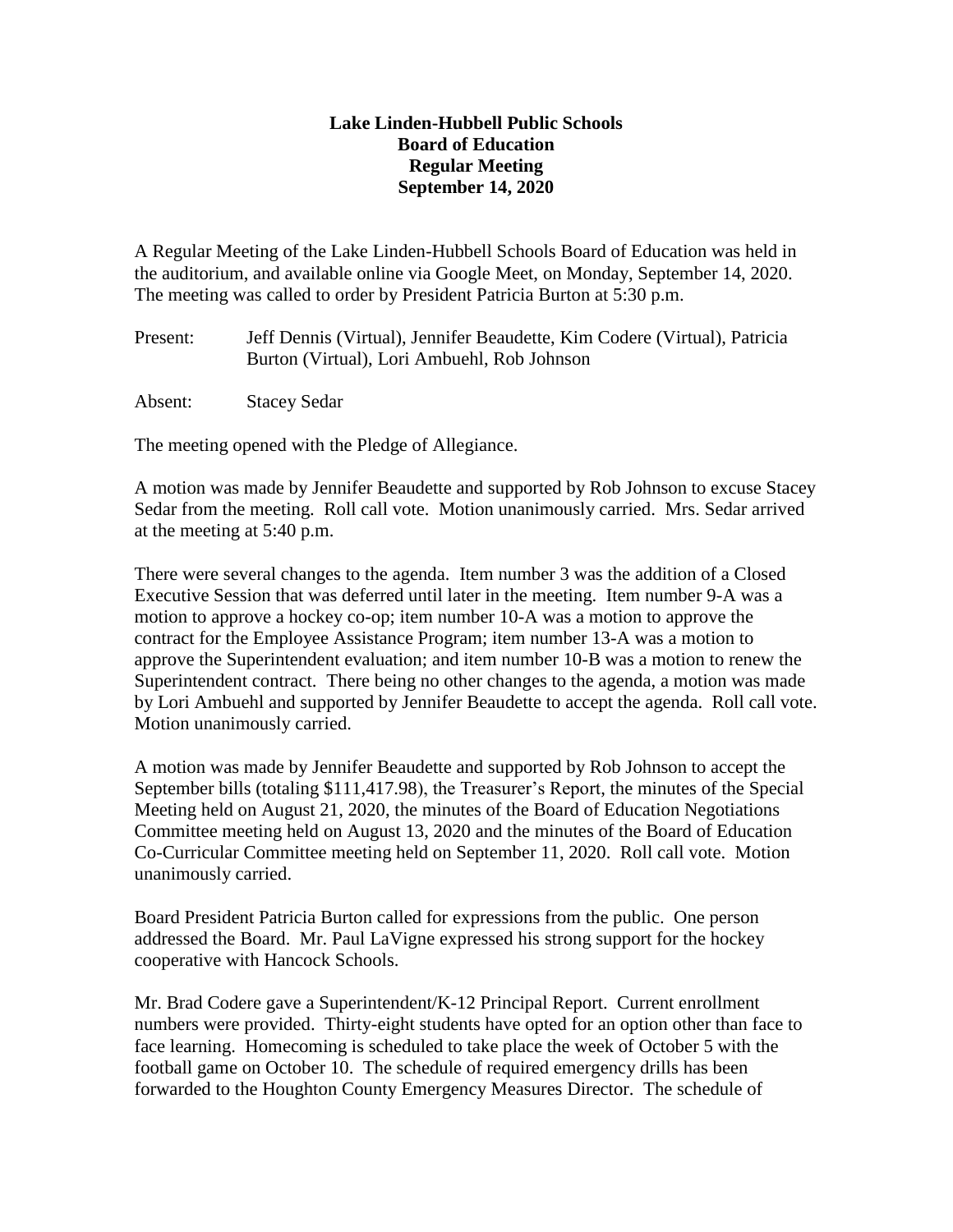elementary paraprofessionals has been adjusted to provide more coverage for the younger grades and classes that only have one teacher.

Mr. Jack Johnson gave the Elementary Coordinator's Report. Instead of holding the annual Ice Cream Social this year, the Young 5's and Kindergarten students had individual meetings with their teachers and a tour of the building. All elementary students are required to complete a state approved pre/post test in both Mathematics and English Language Arts this year. The elementary will use DIBELS for testing in ELA and the Early Literacy Mathematics Assessment/Smarter Balanced. The Sixth Grade will be doing their Club's Choice fundraising in the month of October. Brockway Photography will be taking school pictures on September 25. Fire Prevention Week will be held the week of October 4. The Great Explorations program will not begin this year until November due to staffing.

Mr. Jack Kumpula gave an Athletic Director's Report.

Mr. Brad Fortin gave a Maintenance Report.

Mr. Chris Koskiniemi gave a Transportation Report.

Patricia Burton gave a report on the Board of Education Negotiations Committee meeting that was held on August 13, 2020.

Lori Ambuehl gave a report on the Board of Education Co-Curricular Committee meeting that was held on September 11, 2020.

A motion was made by Lori Ambuehl and supported by Rob Johnson to set the 2021 Commencement date at Friday, May 28, 2021. Roll call vote. Motion unanimously carried.

A motion was made by Jennifer Beaudette and supported by Rob Johnson to approve the Michigan High School Athletic Association Cooperative Agreement with Hancock High School for Junior Varsity Hockey. Roll call vote. Motion unanimously carried.

A motion was made by Lori Ambuehl and supported by Jennifer Beaudette to approve the Michigan High School Athletic Association Cooperative Agreement with Hancock High School for Varsity Hockey. Roll call vote. Motion unanimously carried.

A motion was made by Lori Ambuehl and supported by Jennifer Beaudette to approve the District Extended Continuity of Learning (ECOL) Plan as presented. Roll call vote. Motion unanimously carried.

A motion was made by Lori Ambuehl and supported by Jennifer Beaudette to approve the agreement with Great Lakes Recovery Centers to administer the district's Employee Assistance Program. Roll call vote. Motion unanimously carried.